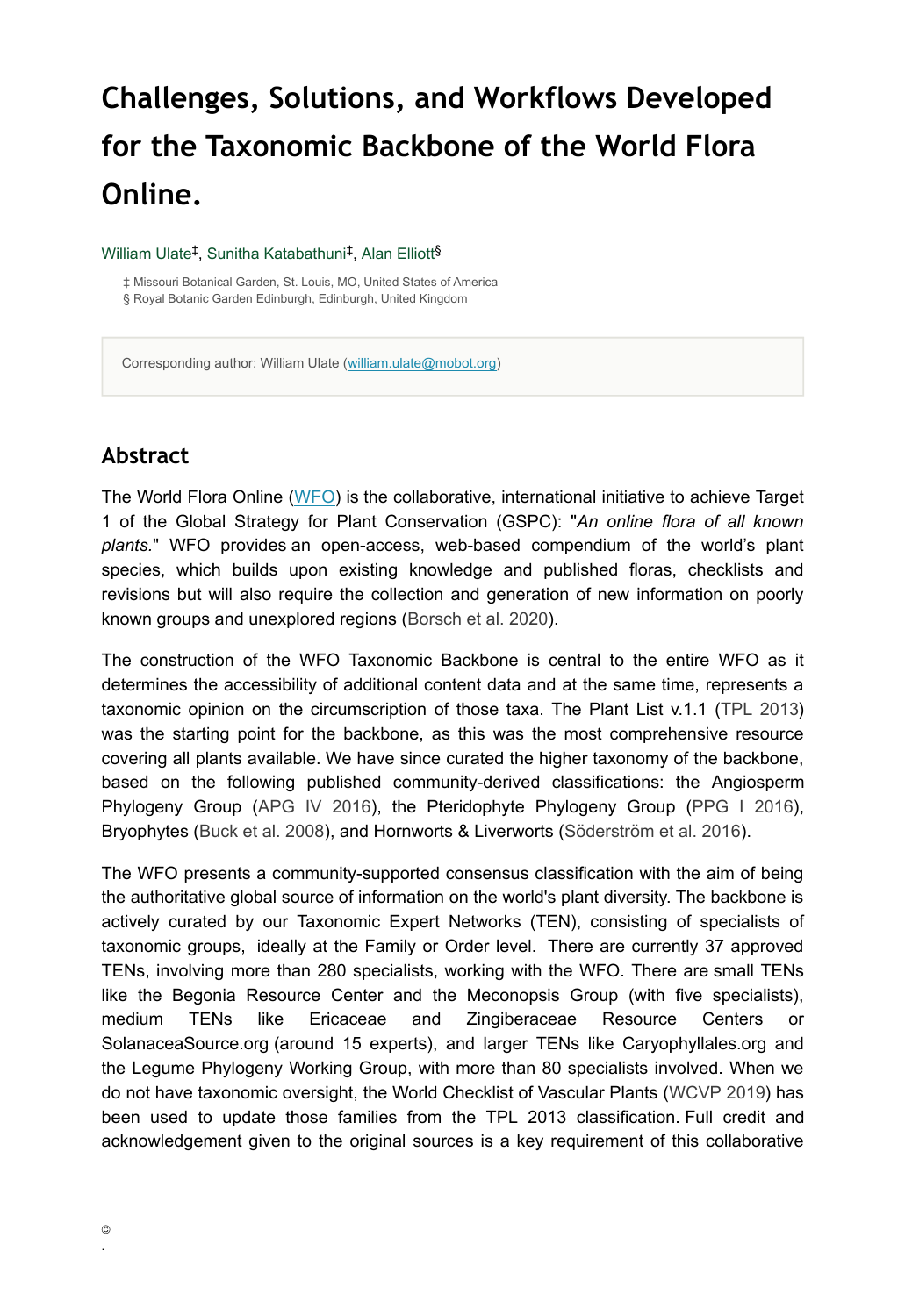project, allowing users to refer to the primary data. For example, an association with the original content is kept through the local identifiers used by the taxonomic content providers as a link to their own resources.

A key requirement for the WFO Taxonomic Backbone is that every name should have a globally unique identifier that is maintained, ideally forever. After considering several options, the WFO Technology Working Group recommended that the WFO Council establish a WFO Identifier (WFO-ID), a 10-digit number with a "wfo-" prefix, aimed at establishing a resolvable identifier for all existing plant names, which will not only be used in the context of WFO but can be universally used to reference plant names.

Management of the WFO Taxonomic Backbone has been a challenge as TPL v1.1 was derived from multiple taxonomic datasets, which led to duplication of records. For that reason, names can be excluded from the public portal by the WFO Taxonomic Working Group or the TENs, but not deleted. A WFO-ID is not deleted nor reused after it has been excluded from the WFO Taxonomic Backbone. Keeping these allows for better matching when assigning WFO-IDs to data derived from content providers. Nevertheless, this implies certain considerations for new names and duplications.

New names are added to the WFO Taxonomic Backbone via nomenclators like the International Plants Name Index (IPNI, [The Royal Botanic Gardens, Kew et al. 2021](#page-2-6)) for Angiosperms, and Tropicos [\(Missouri Botanical Garden 2021\)](#page-2-7) for Bryophytes, as well as harvesting endemic and infraspecific names from Flora providers when providing descriptive content. New names are passed to the TEN to make a judgement on their taxonomic status.

When TENs provide a new authoritative taxonomic list for their group, we first produce a Name Matching report to ensure no names are missed. Several issues come from managing and maintaining taxonomic lists, but the process of curating an ever-growing integrated resource leads to an increase in the challenges we face with homonyms, nonstandard author abbreviations, orthographic variants and duplicate names when Name Matching.

The *eMonocot* database application, provided by Royal Botanic Gardens, Kew, ( [Santarsiero et al. 2013](#page-2-8)) and subsequently adapted by the Missouri Botanical Garden to provide the underlying functionality for WFO's current toolset, has also proven itself to be a challenging component to update.

In this presentation, we will share our hands-on experience, technical solutions and workflows creating and maintaining the WFO Taxonomic Backbone.

## **Keywords**

WFO, taxonomy, GSPC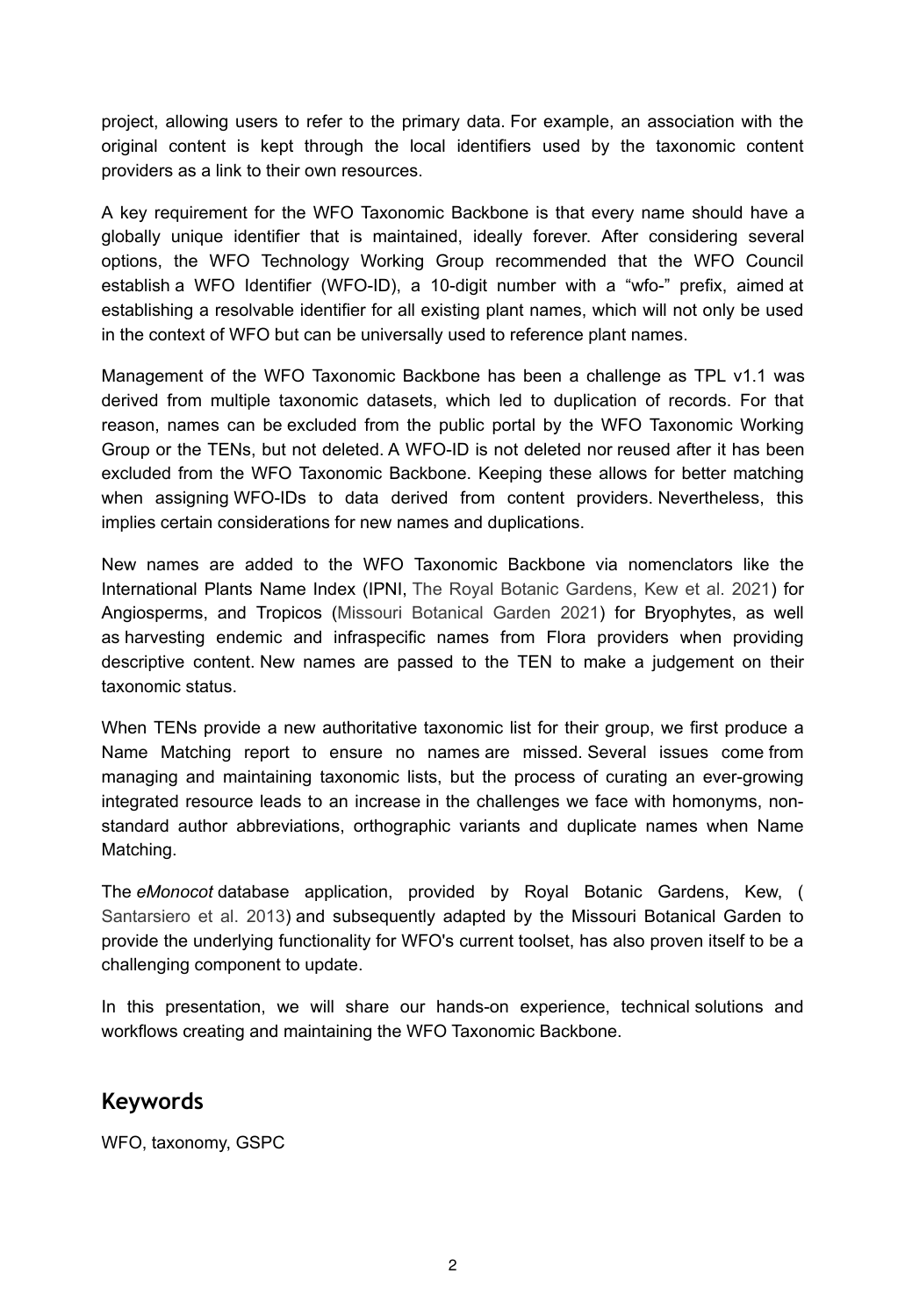## **Presenting author**

William Ulate

#### **Presented at**

TDWG 2021

## **References**

- <span id="page-2-2"></span>• APG IV (2016) An update of the Angiosperm Phylogeny Group classification for the orders and families of flowering plants: APG IV. Botanical Journal of the Linnean Society 181 (1): 1‑20. <https://doi.org/10.1111/boj.12385>
- <span id="page-2-0"></span>• Borsch T, Berendsohn W, Dalcin E, Delmas M, Demissew S, Elliott A, Fritsch P, Fuchs A, Geltman D, Güner A, Haevermans T, Knapp S, Roux MM, Loizeau P, Miller C, Miller J, Miller J, Palese R, Paton A, Parnell J, Pendry C, Qin H, Sosa V, Sosef M, Raab‐ Straube E, Ranwashe F, Raz L, Salimov R, Smets E, Thiers B, Thomas W, Tulig M, Ulate W, Ung V, Watson M, Jackson PW, Zamora N (2020) World Flora Online: Placing taxonomists at the heart of a definitive and comprehensive global resource on the world's plants. Taxon 69 (6): 1311‑1341. <https://doi.org/10.1002/tax.12373>
- <span id="page-2-4"></span>• Buck W, Shaw A, Goffinet B (2008) Morphology, anatomy, and classification of the Bryophyta. In: Goffinet B, Shaw A (Eds) Bryophyte Biology. Cambridge University Press
- <span id="page-2-7"></span>• Missouri Botanical Garden (2021) Tropicos.org. <http://www.tropicos.org>. Accessed on: 2021-8-02.
- <span id="page-2-3"></span>• PPG I (2016) A community-derived classification for extant lycophytes and ferns. Journal of Systematics and Evolution 54 (6): 563‑603.<https://doi.org/10.1111/jse.12229>
- <span id="page-2-8"></span>• Santarsiero A, Clark B, Kelly J, Godfray C (2013) eMonocot: A successful virtual community. [https://static.tdwg.org/conferences/2013/presentations/](https://static.tdwg.org/conferences/2013/presentations/Santarsiero_eMonocot.pdf) [Santarsiero\\_eMonocot.pdf.](https://static.tdwg.org/conferences/2013/presentations/Santarsiero_eMonocot.pdf) Accessed on: 2021-8-02.
- <span id="page-2-5"></span>• Söderström L, Hagborg A, von Konrat M, Bartholomew-Began S, Bell D, Briscoe L, Brown E, Cargill DC, da Costa DP, Crandall-Stotler B, Cooper E, Dauphin G, Engel J, Feldberg K, Glenny D, Gradstein SR, He X, Hentschel J, Ilkiu-Borges AL, Katagiri T, Konstantinova N, Larraín J, Long D, Nebel M, Pócs T, Puche F, Reiner-Drehwald E, Renner M, Sass-Gyarmati A, Schäfer-Verwimp A, Segarra-Moragues J, Stotler R, Sukkharak P, Thiers B, Uribe J, Váňa J, Wigginton M, Zhang L, Zhu R (2016) World checklist of hornworts and liverworts. PhytoKeys 59: 1-828. [https://doi.org/10.3897/](https://doi.org/10.3897/phytokeys.59.6261) [phytokeys.59.6261](https://doi.org/10.3897/phytokeys.59.6261)
- <span id="page-2-6"></span>• The Royal Botanic Gardens, Kew, Harvard University Herbaria Libraries, Australian National Botanic Gardens (2021) International Plant Names Index, IPNI. [http://](http://www.ipni.org) [www.ipni.org.](http://www.ipni.org) Accessed on: 2021-5-24.
- <span id="page-2-1"></span>• TPL (2013) The Plant List, version 1.1. [http://www.theplantlist.org/.](http://www.theplantlist.org/) Accessed on: 2021-8-02.